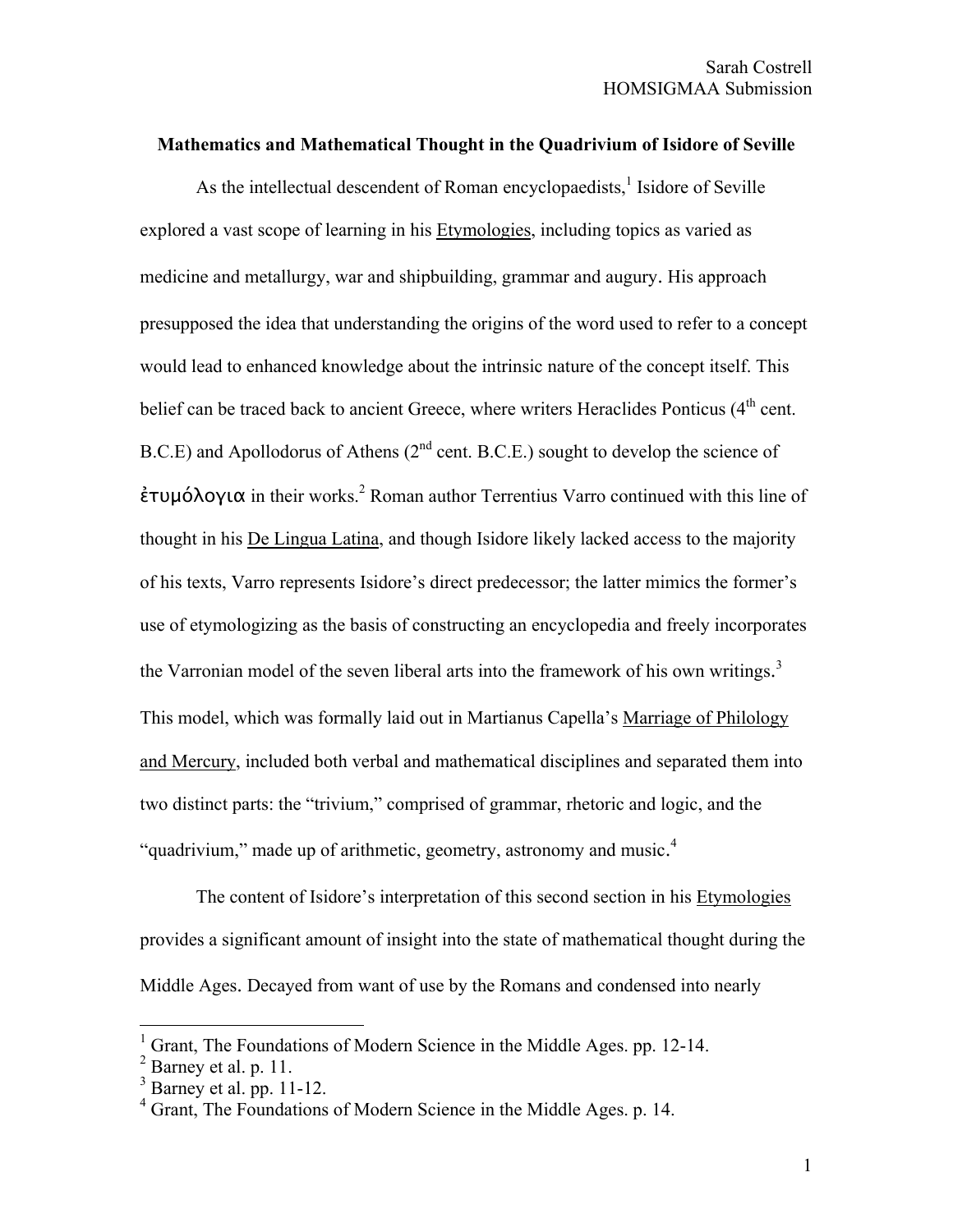useless fragments by medieval encyclopaedia writers,<sup>5</sup> mathematics existed in a form far removed from the advancements of Greek mathematicians, particularly those active during the Hellenistic period.<sup>6</sup> Isidore's attempts to illuminate the subjects of the quadrivium are certainly not to be belittled, but the ignorance of key concepts that he displays in his writings further indicate the depths to which these modes of thought had sunk.

Isidore was born around C.E. 560. At about this time, his family, originally from Cartagena, moved to Seville in order to escape invading Byzantine forces.<sup>7</sup> Isidore's family was orthodox Catholic and likely Hispano-Roman, which was the majority population of the country.<sup>8</sup> At this point in the early Middle Ages, Spain still bore the stamp of Roman occupation. During its time as part of the empire, it had contributed many figures notable to Roman culture and history, including the writers Martial and Lucan and emperors Trajan and Hadrian.<sup>9</sup> By the year of Isidore's birth, however, Rome was long fallen, and her Visigoth destroyers had ruled Spain for over a century.<sup>10</sup> Originally forced into Spain by Emperor Constantius in 412, two years after the sack of Rome, the Visigoths resettled in Gaul in 418. In 456, under Theodoric II, they moved once again into Spain, conquering most, but not all, of the peninsula and effectively

 $\frac{1}{5}$ Grant, Physical Science in the Middle Ages. p. 11.

<sup>6</sup> Russo. p. 8.

<sup>7</sup> Barney et al. p. 7.

 $8$  Brehaut. p.  $20$ .

<sup>9</sup> Brehaut. p. 18.

 $10$  Barney et al. p. 4.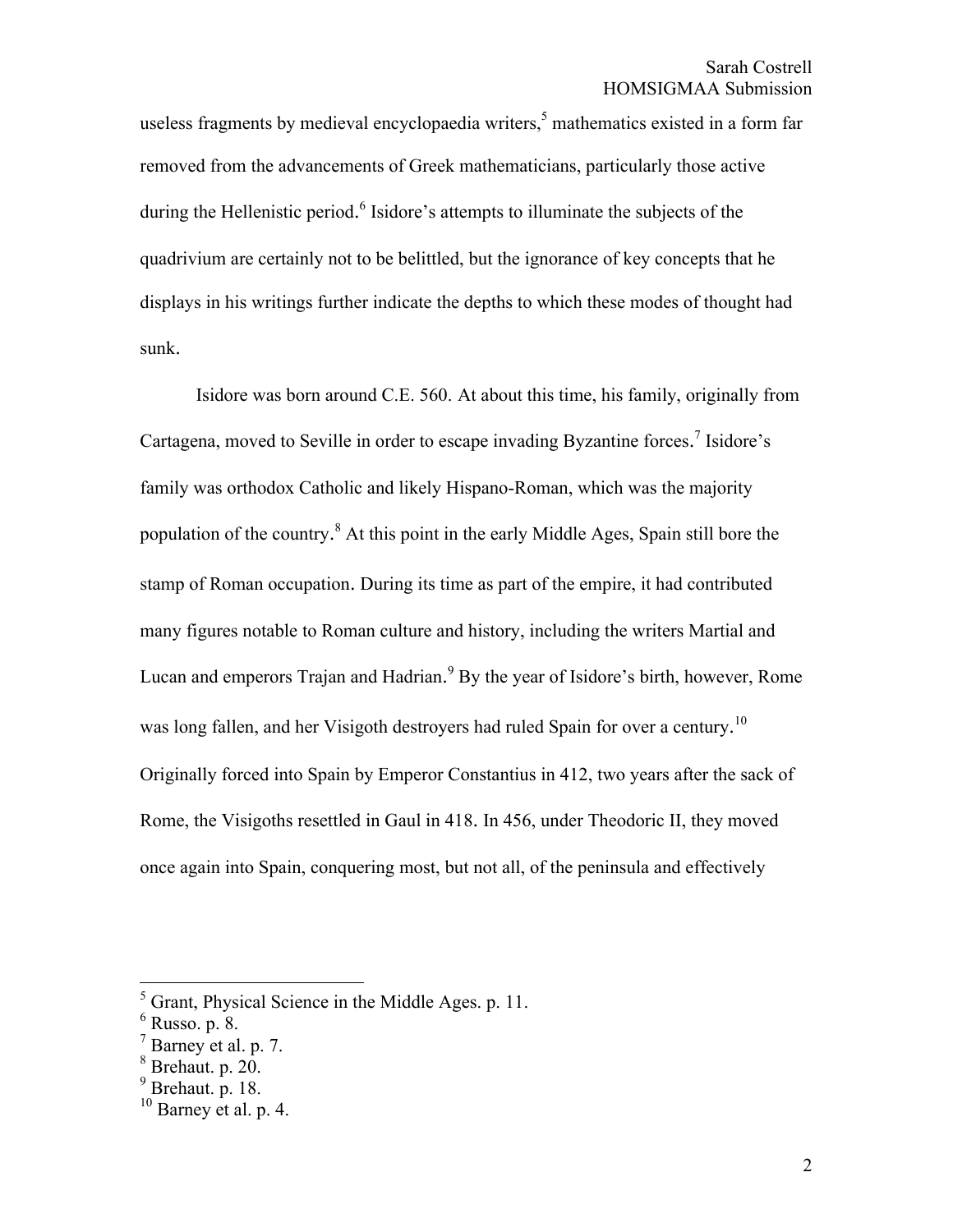instituting this area of Spain as the main region of the Visigothic kingdom.<sup>11</sup> Despite this dramatic governmental overhaul, Roman administrative structures persisted under the Visigoth kings, with Roman officials continuing to collect Roman taxes and to enforce Roman law. 12

The first few kings of Isidore's lifetime included Athanagild, who died in 568, his successor Liuva, who died in 571 or 573, and Leovigild, the brother of Liuva.<sup>13</sup> Leovigild was an exceptionally strong military leader, restoring territory to the Visigoths from the rest of the peninsula. He also attempted to propagate a form of Christianity known as Arianism, $14$  a belief system condemned by the council of Nicaea in 325 in which the Father and Son elements of the Trinity were held as unequal, with the Son lacking the eternal nature of the Father.<sup>15</sup> Leovigild used persuasion and rewards in his program of conversion, winning over such leading Catholics as the Bishop of Saragossa, but his campaign was ultimately unsuccessful. His own two sons, Hermenigild and Reccared, converted to Catholicism under the encouragement of none other than Isidore's older brother, the powerful bishop Leander.<sup>16</sup> Reccared, who assumed the throne after his father's death in 586, sought to dismantle the Arian Church. He introduced his plan to assimilate Arian congregations into the sees of Catholic bishops at the Council of Toledo in 589, in what seems to have been a decided success, as Arianism disappeared from the

 $11$  Ibid.

 $^{12}$  Ibid.

 $13$  Barney et al. p. 5.

 $14$  Ibid.

<sup>&</sup>lt;sup>15</sup> Oxford Classical Dictionary,  $3<sup>rd</sup>$  ed. rev. p. 156.

 $16$  Barney et al. p. 5.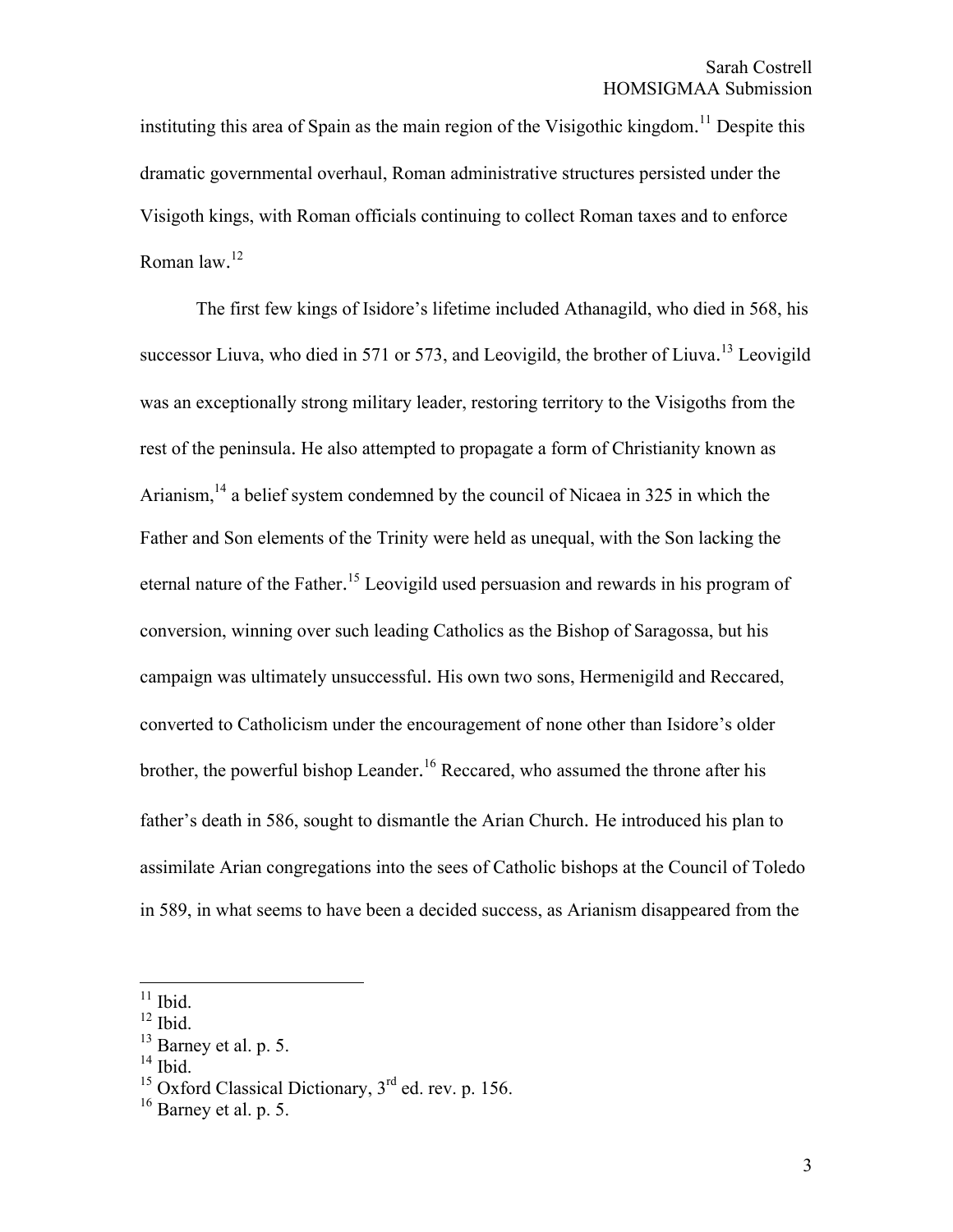region within a generation.<sup>17</sup> Reccared's commitment to Catholicism resulted in a solid relationship between the monarchy and the Church. Leander exercised a fair amount of influence in affairs concerning these institutions, and his clout extended to Isidore, who was appointed Bishop of Seville after Leander's death.<sup>18</sup> In his new role, Isidore presided over the Council of Seville in 619 and the Council of Toledo in 633.<sup>19</sup> He also developed a deep friendship with one of the key monarchs of his time, King Sisebut, a man of intellectual interests who in fact authored a poem on lunar eclipses in response to some of Isidore's writings, as well as a biography of St. Desiderius.<sup>20</sup> During his lifetime of service to the Church, Isidore wrote voluminously. In the *Renotatio Isidori*, his colleague Braulio listed seventeen major works and a smattering of minor works in Isidore's corpus of writings and praised his "incomparable elegance" and "great knowledge."<sup>21</sup> He spent the last part of his literary career working on The Etymologies, and left it unfinished at his death in 636. The Catholic Church canonized him as a saint in 1598.<sup>22</sup>

The mathematical component of The Etymologies begins in Book III, with the quadrivium subjects of arithmetic, geometry, music, and astronomy appropriately following the trivium subjects of grammar, rhetoric, and logic, which Isidore covers in Books I and II. Although the subjects of the quadrivium are combined into one Book,

 $17$  Barney et al. pp. 5-6.

<sup>18</sup> Barney et al. p. 7.

 $19$  Ibid.

 $20$  Barney et al. pp. 6-7.

 $^{21}$  Barney et al. p. 9.

 $^{22}$  Barney et al. p. 10.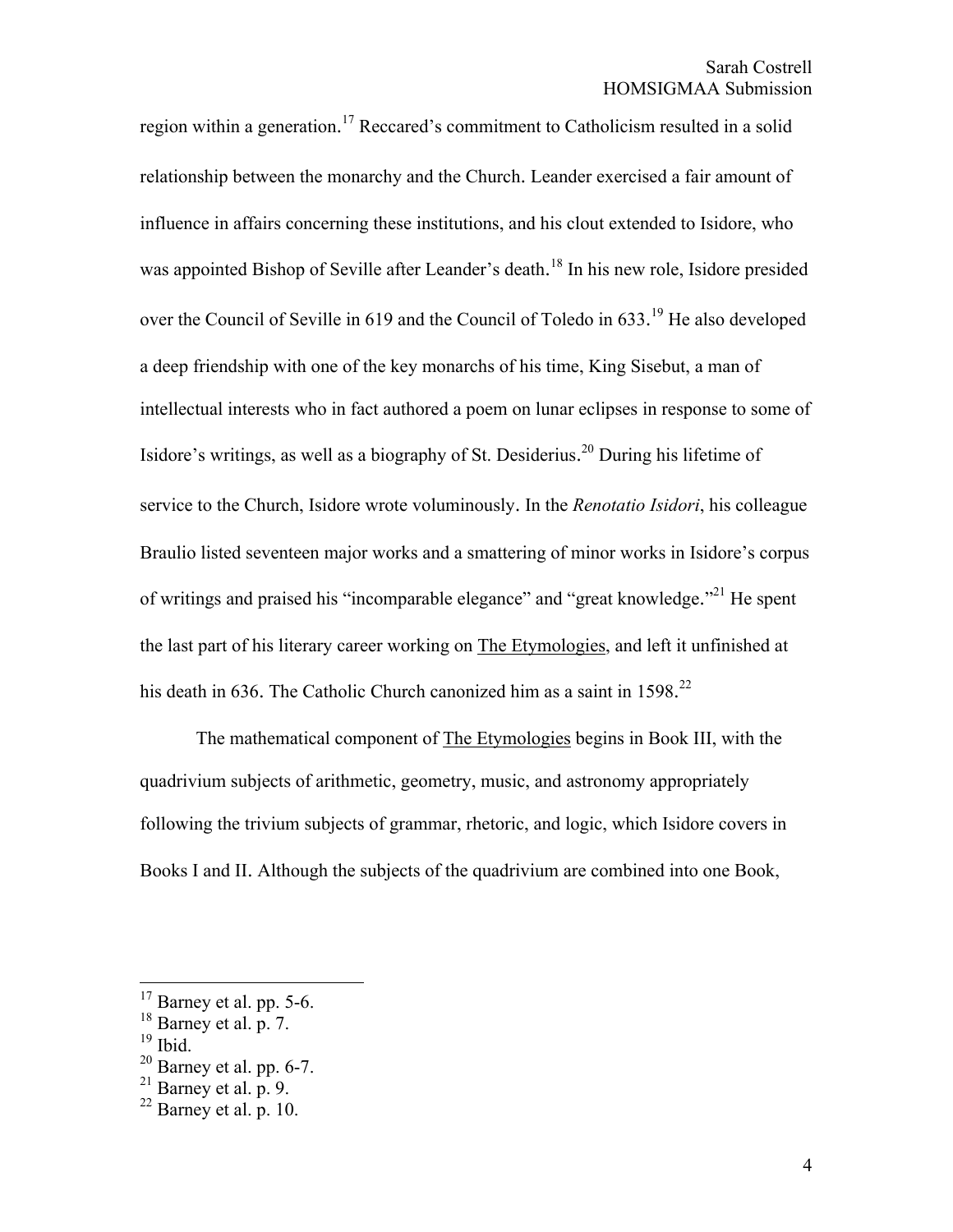entitled De Mathematica, Isidore explains to the reader that each subject makes up its

own specific part of this body of knowledge.

Mathematica Latine dicitur doctrinalis scientia, quae abstractam considerat quantitatem...Cuius species sunt quattuor: id est Arithmetica, Musica, Geometria et Astronomia. Arithmetica est disciplina quantitatis numerabilis secundum se. Musica est disciplina quae de numeris loquitur, qui inveniuntur in sonis. Geometria est disciplina magnitudinis et formarum. Astronomia est disciplina quae cursus caelestium siderum atque figuras contemplatur omnes atque habitudines stellarum.<sup>23</sup>

*The doctrinal knowledge which examines abstract quantity is called Mathematics in Latin...Of this there are four types: that is, Arithmetic, Music, Geometry, and Astronomy. Arithmetic is the discipline of numeric quantity in accordance with itself. Music is the discipline which discusses the numbers which are found in sounds. Geometry is the discipline of magnitude and shapes. Astronomy is the discipline which observes the direction of the heavenly constellations and all the figures and appearances of the stars.24*

This format, as has been discussed, comes directly from the Varronian model. Isidore

proceeds to give each subject the etymological treatment, often using the Greek roots as

tools. He seems to have known little of Greek grammar and specific verbal structure,<sup>25</sup>

but just as a modern educated individual might use a smattering of Latin knowledge to

discern the meanings of English words, so too did Isidore likely use the same process to

discuss the histories of Latin words.

Arithmetica est diciplina numerorum. Graeci enim numerum ἀριθμόν dicunt. Quam scriptores saecularium litterarum inter disciplinas mathematicas ideo primam esse voluerunt, quoniam ipsa ut sit nullam aliam indiget disciplinam. Musica autem et Geometria et Astronomia, quae sequuntur, ut sint atque subsistant istius egent auxilium.<sup>26</sup>

 <sup>23</sup> Isidore, Etymologiarum. III.

<sup>&</sup>lt;sup>24</sup> Trans. Costrell, Sarah.

 $^{25}$  Brehaut. pp. 35-36.

 $^{26}$  Isidore, Etymologiarum. III.i.1 – III.i.2.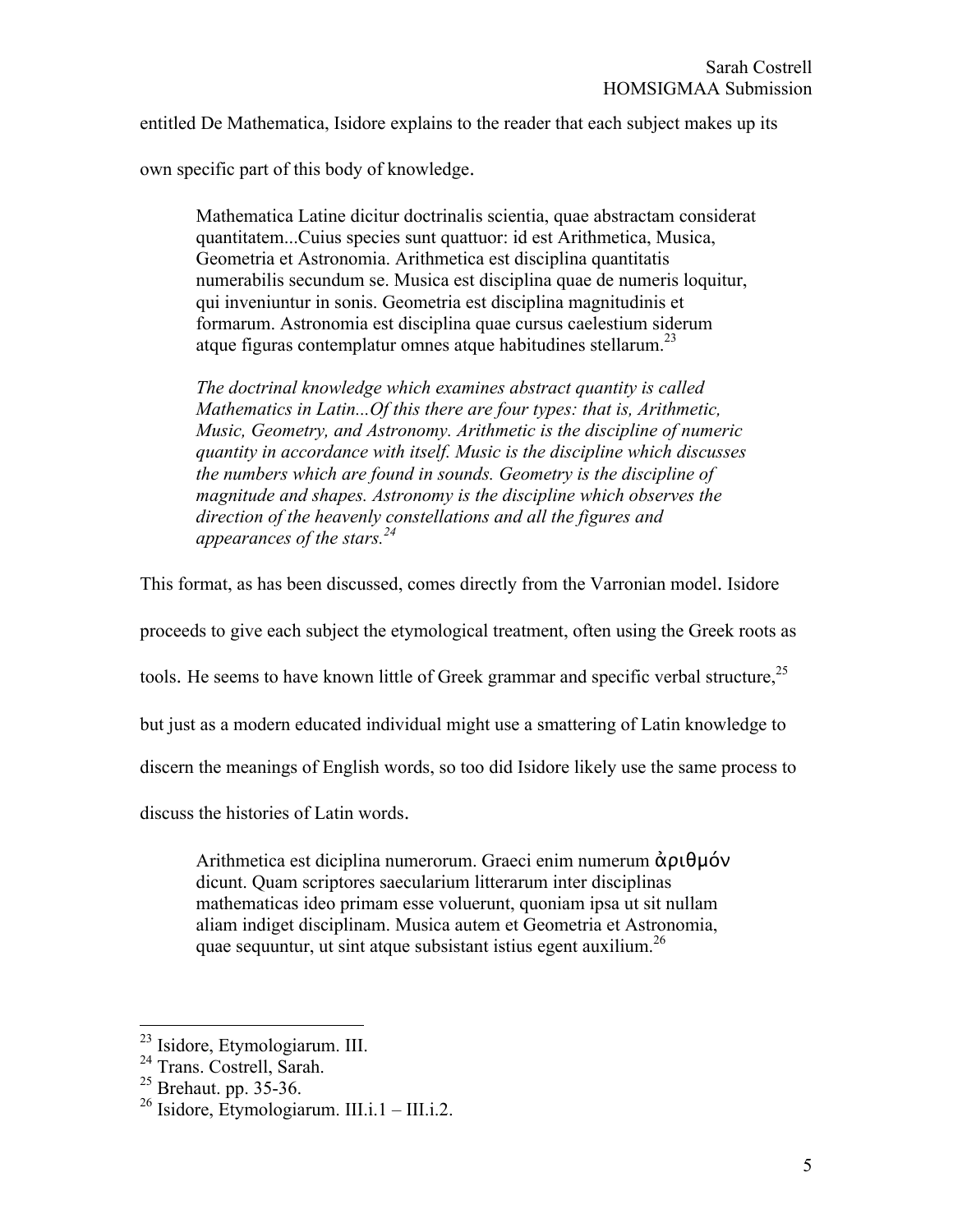*Arithmetic is the discipline of numbers. For the Greeks call number(s)*  ἀριθμόν*. It is this that the writers of secular literature have wished to be first among mathematical disciplines, because this very discipline requires no other discipline in order to exist. Music, Geometry, and Astronomy, however, which follow (Arithmetic), are in need of the aid of this discipline in order that they might exist and stand firm.27*

Isidore's knowledge of arithmetic came largely from the writings of Flavius Magnus Aurelius Cassiodorus, a Roman statesman who served under Theodoric the Great during the  $6<sup>th</sup>$  century C.E.<sup>28</sup> Cassiodorus' writings in turn borrowed liberally from Ancius Manlius Severinus Boethius, who wrote a detailed translation of the Hellenistic-era Greek philosopher and mathematician Nicomachus' Introduction to Arithmetic.<sup>29</sup> Although Isidore celebrates arithmetic as the sole mathematical discipline that can stand on its own, his main interest in it stems from his belief in numerology, specifically as related to the Holy Scriptures. His Liber Numerorum is concerned entirely with the mystic significance and interpretation of numbers in the Bible, and arithmetic, in the modern sense of the word, makes no appearance.<sup>30</sup> Thus, Isidore's entry on arithmetic in The Etymologies is a rather peculiar amalgam of his diverse influences and his own personal beliefs in the pseudo-science of numerology.

Quid praestent numeri: Ratio numerorum contemnenda non est. In multis enim sanctarum scripturarum locis quantum mysterium habent elucet. Non enim frustra in laudibus Dei dictum est: 'Omnia in mensura et numero et pondere fecisti.' Senarius namque [numerus] qui partibus suis perfectus est, perfectionem mundi quadam numeri [sui] significatione declarat. Similiter et quadraginta dies, quibus Moyses et Helias et ipse Dominus ieiunaverunt, sine numerorum cognitione non intelleguntur...Per numerum siquidem ne confundamur instruimur. Tolle numerum in rebus omnibus, et omnia pereunt. Adime saeculo conputum, et cuncta ignorantia caeca

 <sup>27</sup> Trans. Costrell, Sarah.

<sup>&</sup>lt;sup>28</sup> Grant, The Foundations of Modern Science in the Middle Ages. p. 14-15.

 $29$  Brehaut. p. 124.

 $30$  Brehaut. p. 29.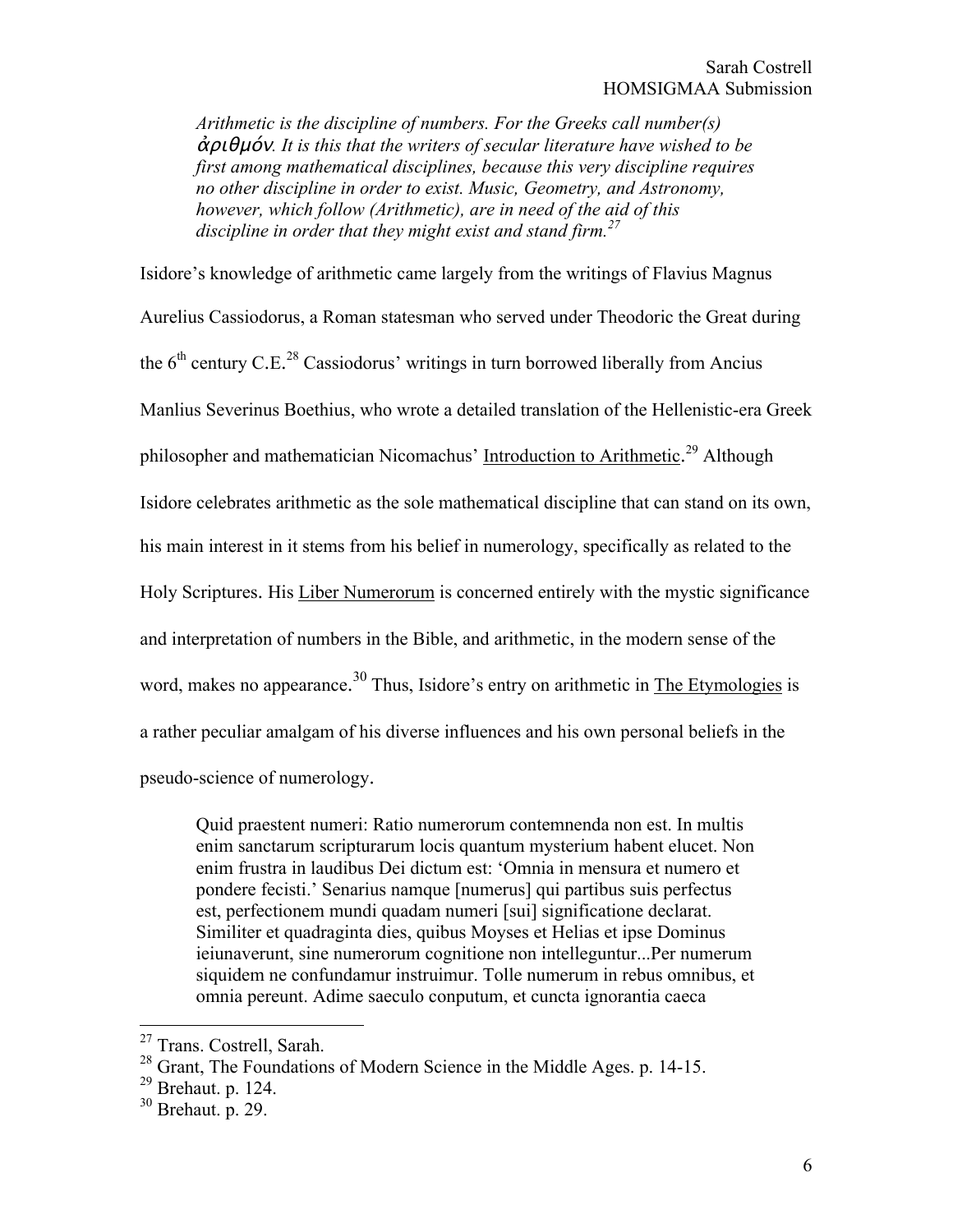conplectitur, nec differri potest a ceteris animalibus, qui calculi nesciunt rationem.<sup>31</sup>

*What numbers show: The reckoning of numbers ought not to be condemned. For in many passages of the Holy Scriptures it illuminates how much mystery the Scriptures hold. For not in vain has it been said in praises of God: 'You have made all things in measure, number, and weight.' For the number six which is perfect in its own parts, declares the perfection of the world in a certain signification of its own number. Similarly, in the forty days, in which Moses and Elijah and God himself fasted, without the knowing of numbers, this would not be understandable...In fact, through number we are instructed lest we be confused. Take number out from all things, and all things perish. Take away computation from time-span, and blind ignorance encircles all things, and he cannot be different from the other animals, who do not know the reckoning of calculations.<sup>32</sup>*

Isidore's praise of the merits of computational knowledge perhaps indicates a vestigial awareness of the heights to which "reckoning of numbers" was raised during the Classical and Hellenistic ages of Greek thought, but the example he uses, of being able to ascertain the full meaning of the forty days that Moses, Elijah and God spent fasting, reassigns this importance to numerology, a body of knowledge that was not truly part of the learning of the quadrivium. Thus, although he acknowledges the subject area, Isidore here seems to be unable to appropriately explicate the concepts that were of such great import to Greek mathematical advancement.

Isidore places music among the mathematical disciplines, a choice made by some of his contemporaries, but by no means an obvious one; Plato, for example, includes music as a type of literary learning, beneficial for youths in an ideally-governed society.<sup>33</sup> Once music had been placed in the quadrivium, however, it remained there, among

 $31$  Isidore, Etymologiarum. III.iv.1 – III.iv.4.

<sup>32</sup> Trans. Costrell, Sarah.

 $33$  Plato. The Republic.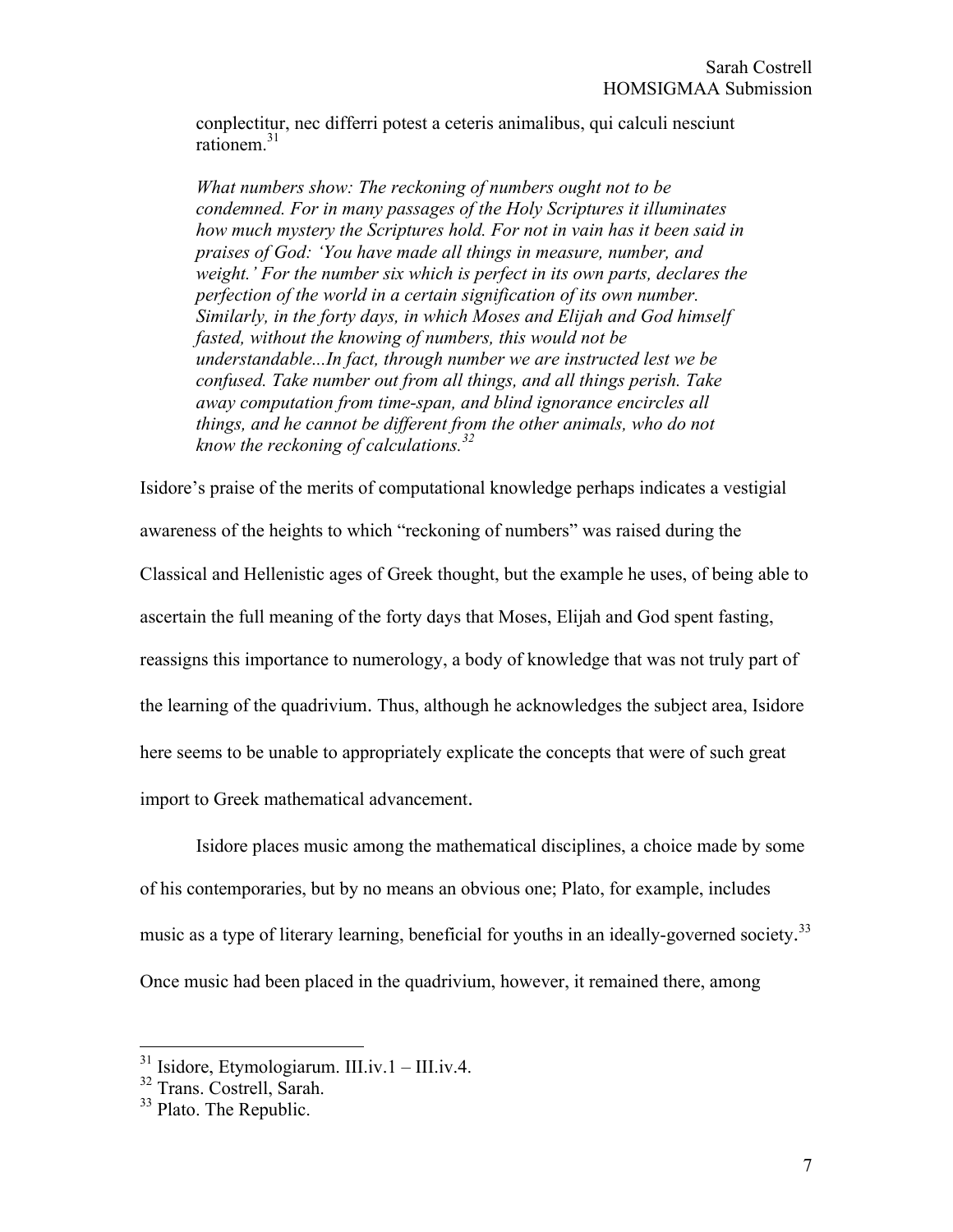arithmetic, geometry and astronomy, until the end of the Middle Ages.<sup>34</sup> This is not an

unfounded decision, as thinkers going back as far as the Pythagoreans in the  $6<sup>th</sup>$  cent.

B.C.E. were able to discern a connection between harmony and ratios of whole

numbers.<sup>35</sup> Isidore, however, seems to have no conception of the actual mathematical

characteristics of music. He makes oblique references to its importance as regards some

sort of "universal harmony,"<sup>36</sup> but he lacks the evidence or methodology to back up this

type of sweeping claim. Furthermore, he clearly does not understand basic music theory,

as he makes no mention of modes, already studied by his Greek predecessors, and is

unable to define keys without conflating them with other musical subjects.<sup>37</sup> He alludes

to the Pythagorean explorations in harmony and ratio by trying to explain a sort of

"musical mean."

De numeris musicis: Numeros autem secundum musicam ita quaeris. Positis extremis, utputa VI et decas dipondius, vides quot monadibus superetur VI a XII, et est VI monadibus: ducis per quadratum, sexies seni faciunt XXXVI. Coniungis extrema illa prima, VI ad XII, simul efficiunt XVIII. Partiris tricies sexies per decas octo, efficit dipondius. Hos iungis cum summa minore, id est sexies, erunt VIII et erit medium inter VI et XII. Quapropter VIII superant VI duabus monadibus, id est tertia de VI, et superantur VIII a XII quattuor monadibus, tertia portione. Qua parte ergo superat, eadem superatur. Sed haec ratio quemadmodum in mundo est ex volubilitate circulorum, ita et in microcosmo in tantum praeter vocem valet, ut sine ipsius perfectione etiam homo symphoniis carens non constet. Eiusdem musicae perfectione etiam metra consistunt in arsi et thesi, id est elevatione et positione.<sup>38</sup>

*On musical numbers: You seek numbers supporting music thus. With extremes (high and low numbers) having been set out, as for an example,* 

 <sup>34</sup> Brehaut. p. 134.

<sup>&</sup>lt;sup>35</sup> Oxford Classical Dictionary,  $3^{rd}$  ed. rev. p. 1283 – 1284.

<sup>36</sup> Isidore, Etymologiarum. III.xvii.1.

 $37$  Woodridge. p. 33.

 $38$  Isidore, Etymologiarum. III.xxiii.1 – III.xxiii.2.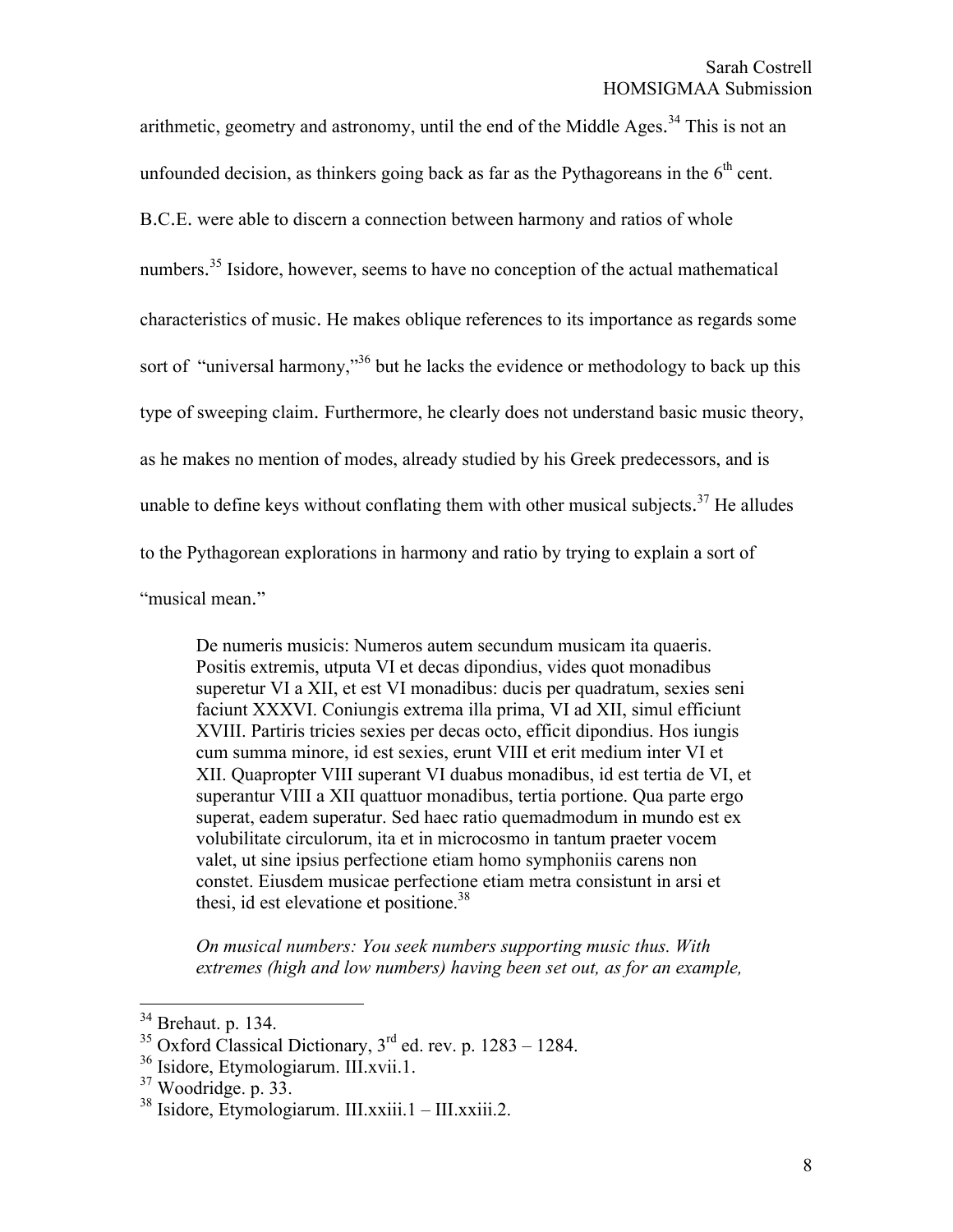*six and twelve, you see by how many monads six is surmounted by twelve, and it that is by six monads: You guide this into a square, and six in six groups makes thirty-six. You add together the first extremes, six and twelve, and together they make eighteen. You divide apart thirty-six through eighteen, and this makes two. You add these with main smaller one, that is, six, and they are eight, and that is the middle between six and twelve. Wherefore eight surmounts six by two monads, that is, one-third of six and these are surmounted: eight from twelve by four units, by a third portion. Therefore this surmounts by this part, the same part it is surmounted by. But just as this proportion in the world is from the whirling motion of the circles, thus in a microcosm it is powerful beyond such a voice, that without the perfection of this very thing, man, lacking harmony, does not exist. Also by the perfection of this same music, meters occur in arsis and thesis, that is, by going up and settling back down.39*

It takes much effort to glean anything of value from this passage. The Pythagorean method of mathematical harmony concerned the ratios 2:1, 3:2, and 4:3, which represented the lengths of strings corresponding to the octave, the fifth, and the fourth.<sup>40</sup> Yet for some reason, Isidore's meandering takes him in and around the realm of even numbers between two and thirty-six. He sometimes seems to be honing in a rational, i.e., ratio-based, relationship, but he never quite gets there. In addition, he attempts to direct his non-explanation about harmony towards the consideration of meter along the same terms, but the only connection he can make is that meter oscillates up and down, much in the same way that his strange interpretation of ratios leads him through the high and low numbers. As noted, this is indicative of the character of the mathematical portion of this text. Isidore makes cognitive contact with the fruits of Greek thought, but fails to reach a meaningful interpretation of that which he has found.

<sup>&</sup>lt;sup>39</sup> Trans. Costrell, Sarah.

<sup>&</sup>lt;sup>40</sup> Oxford Classical Dictionary,  $3<sup>rd</sup>$  ed. rev. p. 1283 – 1284.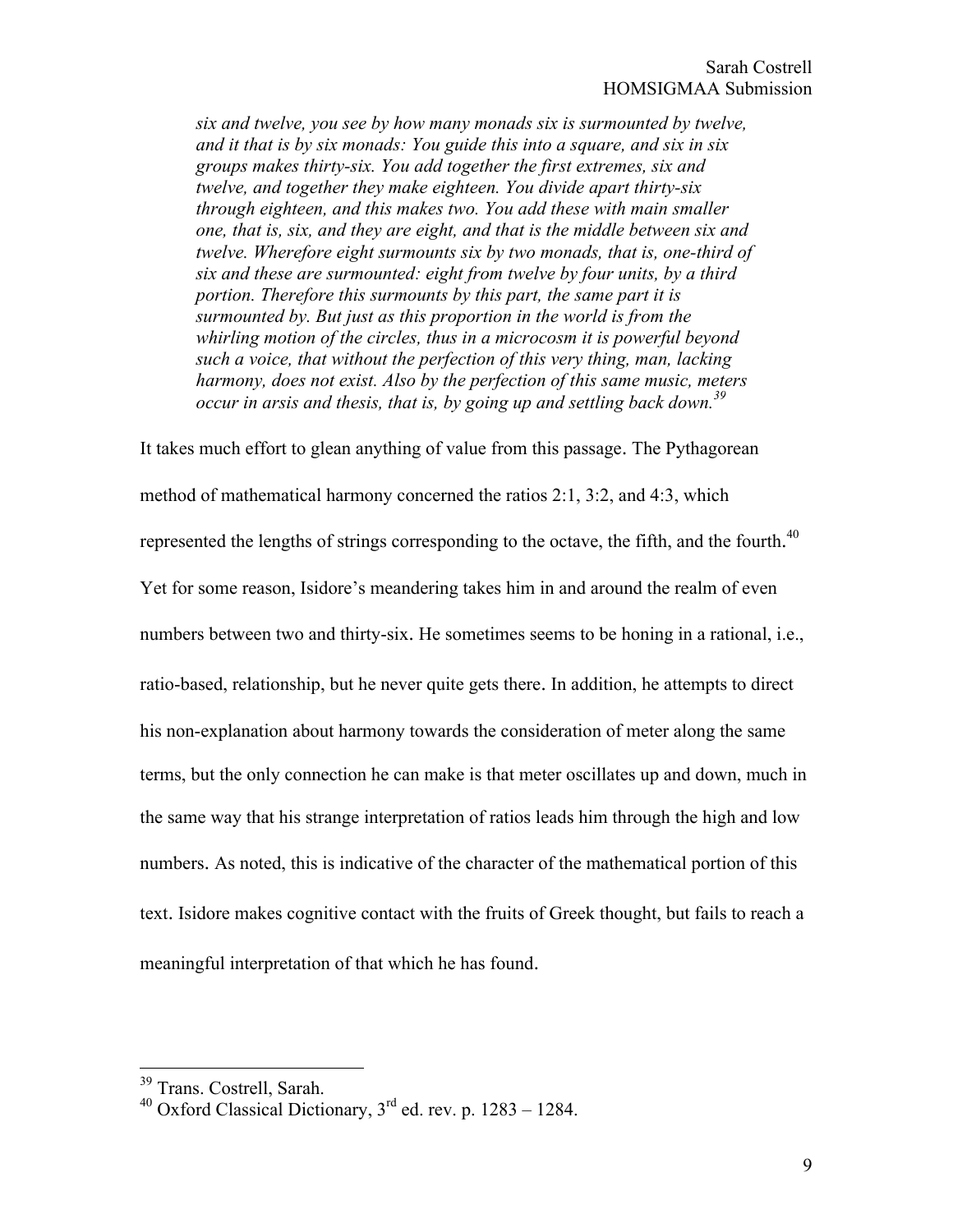The science of astronomy flourished particularly in Hellenistic Alexandria, led by

the advanced thinking of Geminus and the elusive yet influential Cleomedes.<sup>41</sup> Isidore,

while preserving some of the notions promoted by pre – Classical and Classical thinkers,

omits the body of work produced in later periods.

De caelo et eius nomine: Caelum philosophi rotundum, volubile atque ardens esse dixerunt; vocatumque hoc nomine, eo quod tamquam vas caelatum inpressa signa habeat stellarum. Distinxit enim eum Deus claris luminibus, et inplevit sole scilet et lunae orbe fulgenti, et astrorum micantium splendentibus signis adornavit...<sup>42</sup>

*On heaven and its name: The philosophers said that heaven is round, spinning and burning; and is called by this name, because, just as if a heavenly dish, it has the signs of the stars pressed into it. For god distinguished heaven with white lights, and evidently covered it with the sun and with the gleaming orb of the moon, and adorned it with the splendors of twinkling stars...43*

In this passage, Isidore seems to be referring to the "fixed – sphere theory," in which the earth is posited to be surrounded by a fixed sphere of stars and planets. This hypothesis was put forth by Parmenides, Plato, and Aristotle, among others, and further transmitted by Ptolemy.44 Several notable astronomers of the later period, however, such as Aristarchus of Samos and Seleucus of Seleucia, endorsed a heliocentric view of the universe, thereby expanding the solar system past a closed sphere of stars and out into the possibility of an infinite cosmos.<sup>45</sup> Thus, Isidore takes his information from the earlier tradition, but ignores innovations made closer to his own time.

De magnitudine solis: Magnitudo solis fortior terrae est, unde et eodem momento, quum oritur, et orienti simul et occidenti aequaliter apparet...46

 $41$  Russo. pp. 88-91.

 $^{42}$  Isidore, Etymologiarum. III.xxxi.1 – III.xxxi.2.

<sup>43</sup> Trans. Costrell, Sarah.

 $44$  Russo. p. 86.

 $45$  Russo. p. 88.

<sup>46</sup> Isidore, Etymologiarum. III.xlvii.1.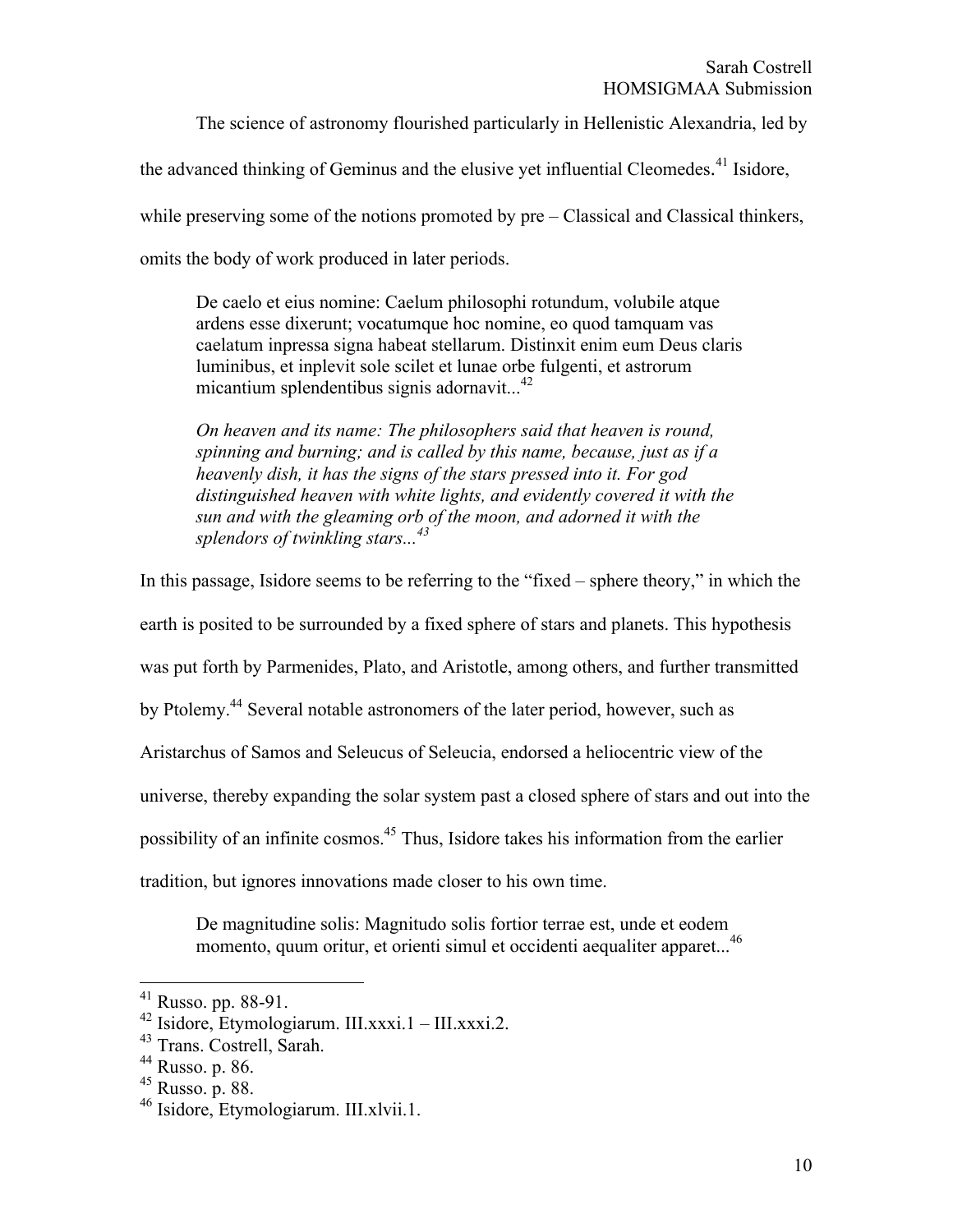*On the vastness of the sun: The vastness of the sun is greater than the earth, whence at the same moment, when it rises, it appears equally to the east and to the west at the same time...47*

De itinere solis: Sol oriens per meridiem iter habet. Qui postquam ad occasum venerit et Oceano se tinxerit, per incognitas sub terra vias vadit et rursus ad orientem recurrit.<sup>48</sup>

*On the journey of the sun: The sun, rising, has a journey through the south, after which it comes to the west and plunges itself in the ocean, and wanders under the earth in unknown paths, and again hurries back to the east.49*

Isidore's statements here can likely be construed as products of his geocentric worldview. Some issues are rather apparent, however; in the first selection he states that the sun, upon rising, "appears equally to the east and to the west at the same time." This seems to be factually inaccurate and his goal in including this observation is contextually unclear; perhaps he wishes to remark on the sun's shape or the way it stretches across the sky, showing vastness even at a distance. Another problem arises in Isidore's dual assumption that the sun is vaster than the earth and that the sun is part of a fixed celestial sphere. He acknowledges the spherical nature of the earth and in his remarks on the "vastness" of the sun he may be acknowledging its sphericity, as well. To fix this vast sun in a rotating sphere, while still keeping it close enough to hug the earth in its nightly travels, seems to suggest an incompatibility of radius lengths. It is questionable as to whether Isidore's logic went this far; it is certain that he is continuing to endorse an outmoded geocentric universe without taking the comparatively recently developed heliocentric model into account.

<sup>&</sup>lt;sup>47</sup> Trans. Costrell, Sarah.

<sup>48</sup> Isidore, Etymologiarum. III.lii.1.

<sup>49</sup> Trans. Costrell, Sarah.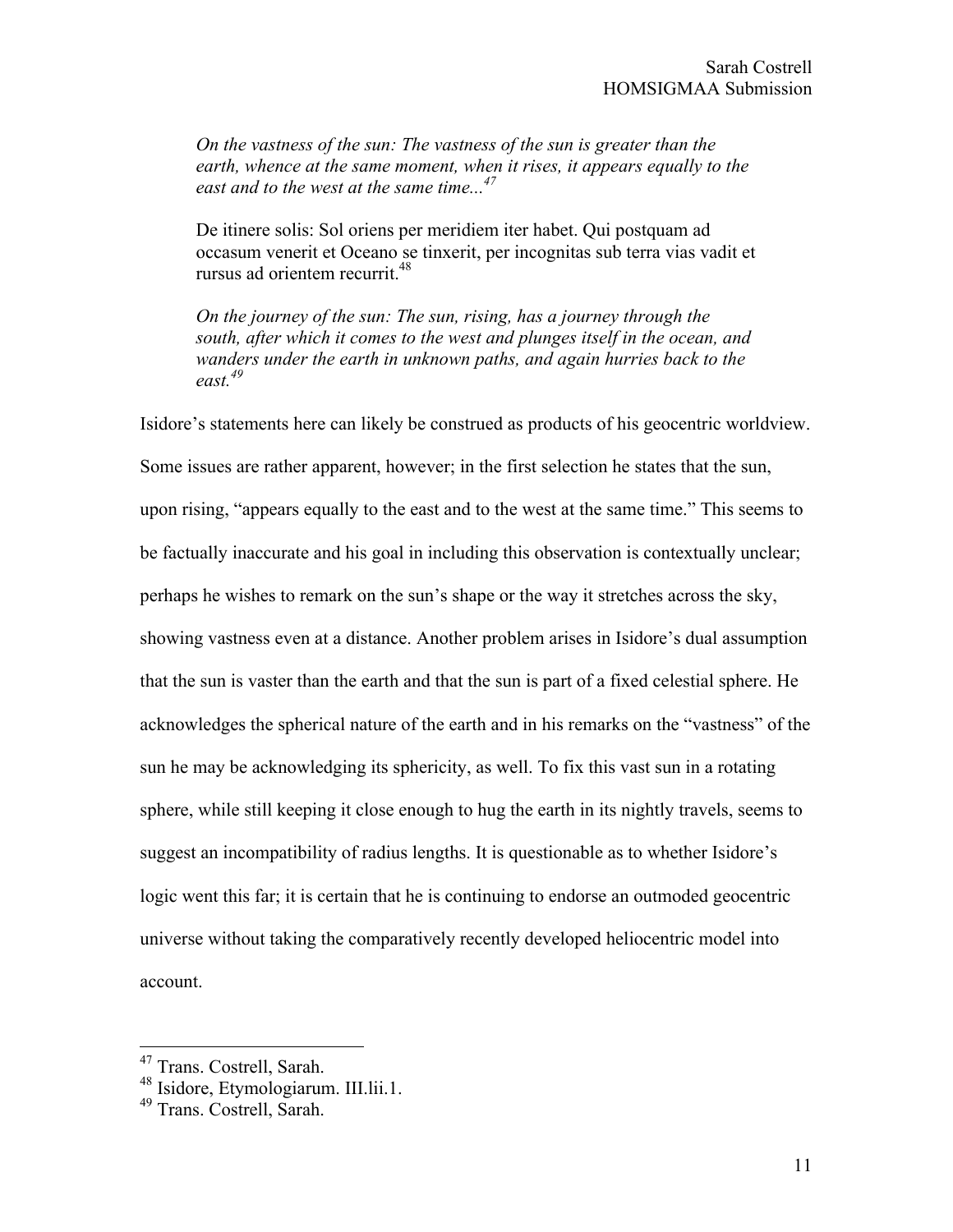In Isidore's writings, we see evidence of a vast degeneration of the body of scholarship developed in the Classical era. In the centuries following the end of ancient science, a point often dated to the 415 A.D. lynching of the female philosophermathematician Hypatia of Alexandria by a mob of fanatical Christians, it is clear that even those who sought specifically to pursue new channels of learning were unable to do so, owing to the massive destruction of books and systematic killing of those who espoused so-called "pagan" areas of thought.<sup>50</sup> Isidore's position as part of the educated clergy would seem to make him well-equipped for the job of encyclopaedist, but beshadowed as he was by the cloak of dominant Christian thought and impaired by the lack of key Classical texts, his works could not possibly stand as the collection of knowledge he sought to represent. Indeed, as part of the learned and literate class of his age, his logical fallacies and factual misrepresentations show that even the intellectuals of this period could not resurrect the magnificent feats of learning lost scant centuries before. Even at this relatively early point in the Middle Ages, it is clear that key scientific and mathematical ideas, formerly disseminated across Europe and North Africa, were no longer fully understood by those who wished to make use of them.

 <sup>50</sup> Russo, p. 15.